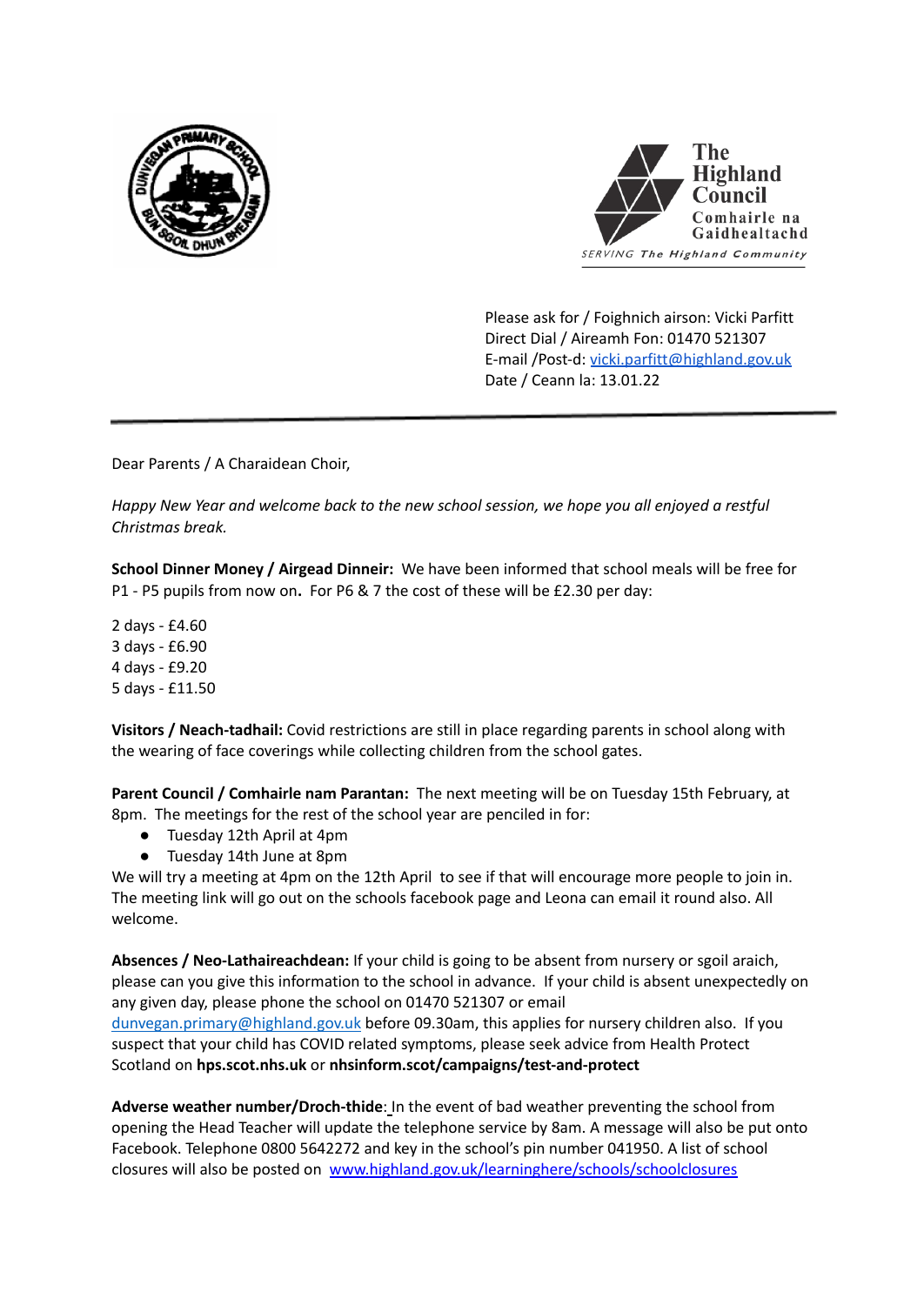**Forest School & Outdoor Learning / Sgoil na Coille:** Please ensure that your child has wellies and waterproofs in school all the time as these sessions will be running at different times through the week.

**Clothing / Aodach:** Please can you make sure that your child comes to school & sgoil araich with weather appropriate clothing. Wellies or waterproof boots are probably the best form of outdoor footwear. Indoor shoes to be used in the school building. This will help to keep our carpets, cushions, rugs etc. clean and dry. Could you make sure that children have a **spare set** of clothes in their bag incase of any accidents or falling outside etc. Can you please make sure that children have a **PE kit** in school at all times, this includes trainers, shorts & a t-shirt.

**YMI / Ceol:** Music sessions will be taking place for our EM 5-7 Class and our GM4-7 class, starting on Monday 10<sup>th</sup> January for a 5 week block.

**School Closure / Saor-laithean :** School & Sgoil Araich will be closed for holidays on Monday 21 st & Tuesday 22<sup>nd</sup> February.

In-Service Days / Latha treanaidh: School & Sgoil Araich will be closed on Wednesday 23<sup>rd</sup> February for staff training and will reopen on Thursday 24<sup>th</sup> at 9.15am.

**World Book Day 2022 / Latha nan leabhraichean:** We will ask children to come to school dressed as their favourite character from a book on Thursday 3<sup>rd</sup> March.

**Red Nose Day 2022 / Latha na Sroine Deirge:** We will raise funds for this worthwhile cause on Friday 18<sup>th</sup> March. More details to follow.

**Visiting Minister:** These visits are allowed in school, so Gary Wilson will be joining us in school for a short assembly.

**Fundraising / A togail arigead:** Parent council organised a 'Wreath Making' evening before Christmas to raise funds, and the sum of £337.35 was taken in. It was such a lovely community event that we would like to try and offer something similar this year. Watch this space.

**End of the School Day / Deireadh an latha sgoile:** Please can all parents/carers that are collecting children at the end of the school day please adhere to the following protocol:

- 1. Taxis leave
- 2. Bus leaves
- 3. Children being collected are sent out to cars
- 4. Cars leave

This is to make sure that the end of the day traffic is handled in as safe a way as possible. We do appreciate your help with this.

**Nursery / Sgoil Araich:** Our nursery is open full time hours, from 9am – 3pm each day.

- Please can children have a pair of indoor shoes (NOT slippers), a change of clothes and a waterproof jacket each day.
- There will be no set 'Forest Schools' session for our nursery this term. The children will spend a lot of time exploring the outdoors during their sessions every day.
- If you have any issues or queries about the nursery, then please feel free to email Catherine on [catherine.matheson@highland.gov.uk](mailto:catherine.matheson@highland.gov.uk) or Alison on [alison.campbell3@highland.gov.uk](mailto:alison.campbell3@highland.gov.uk) anytime.